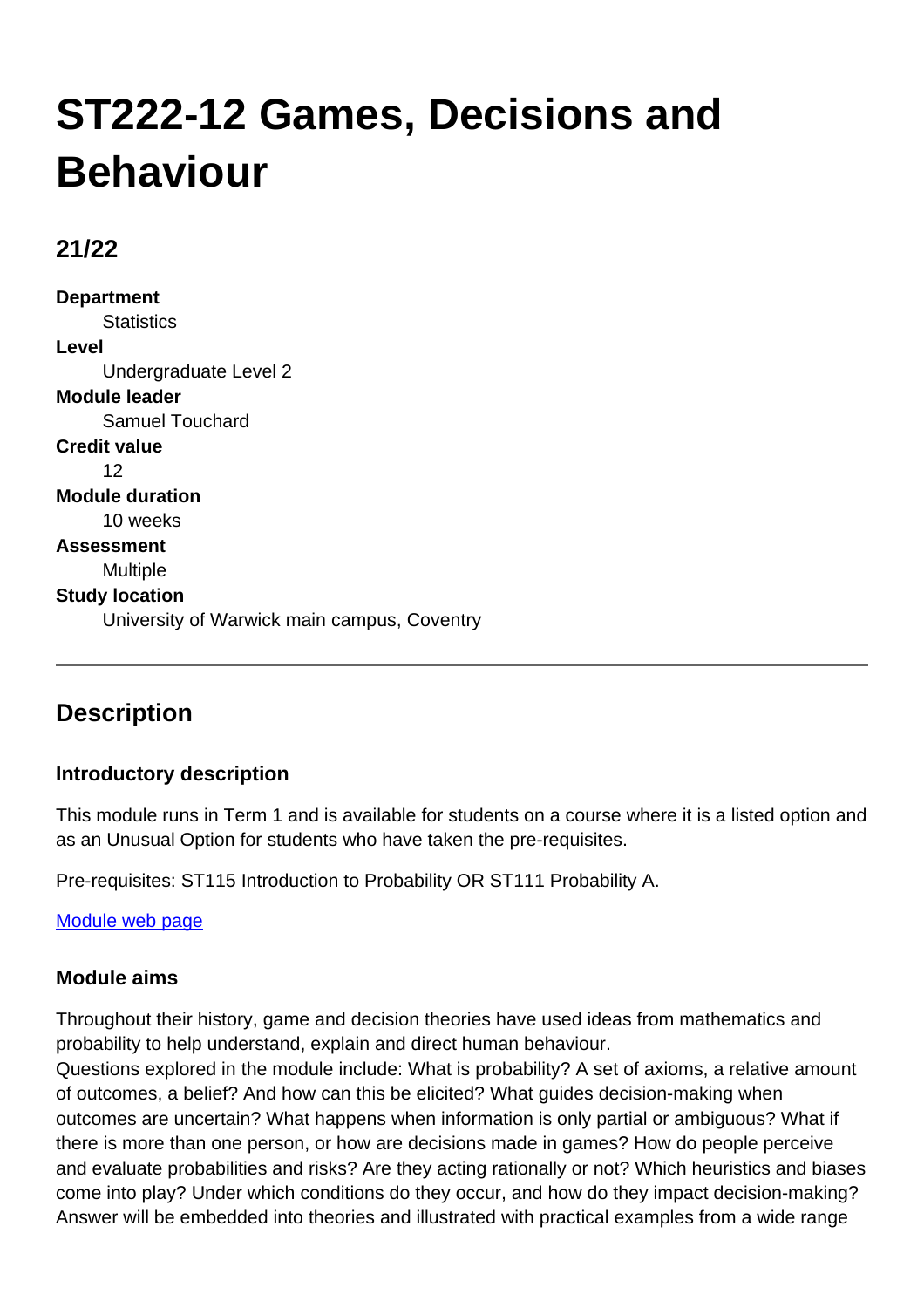of applications including engineering, economics, finance, business, sciences, psychology and medicine.

## **Outline syllabus**

This is an indicative module outline only to give an indication of the sort of topics that may be covered. Actual sessions held may differ.

- 1. Introduction and motivation
- Examples covering all parts of the module
- Some inspiring questions
- Overview
- 1. Concepts of probability
- Axiomatic
- Propensity interpretation
- Frequentist interpretation
- Subjective probability
- Descriptive aspects of probability (empirically demonstrated aspects of perception of randomness and risk)
- 1. Normative theory for decision-making under uncertainty and ambiguity
- Preferences
- Elicitation (with explicit examples who this can be done via interviews, expert opinions etc)
- Expected unitility theory
- 1. Descriptive theory for decision-making under uncertainty and ambiguity
- Empirically demonstrated confirmation of and deviation from normative theory: e.g. representativeness heuristic, anchoring, conjunction fallacy, availability heuristics, hindsight bias, ambiguity effect (Allais, Ellsberg paradox)
- Models: prospect theory (Kahneman & Tversky), bounded rationality: the adaptive toolbox (Gigerenzer & Selten)
- Discussion: model comparison, feasibility of reduction of non-normative behaviour through training
- 1. Games
- Combinatorial games (winning strategy, examples, unsolved examples)
- Zero-sum games (von Neumann's Minimax theorem, separability, domination, symmetry)
- General-sum games (Nash equilibrium, evolutionary games, signaling and asymmetric information)
- Cooperative games (Shapley value)

## **Learning outcomes**

By the end of the module, students should be able to: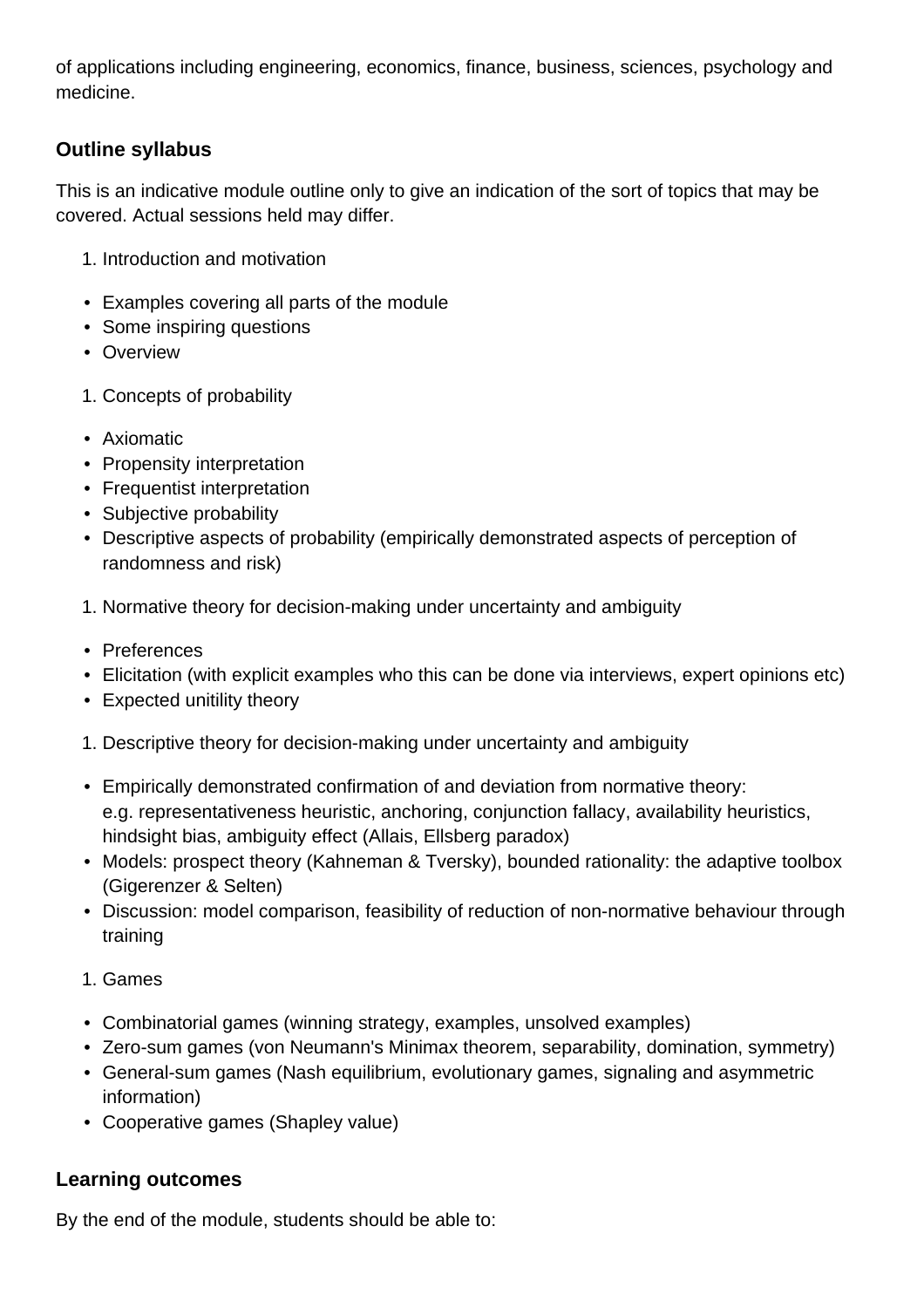- Describe the mathematical and philosophical basis for a number of alternative approaches to probability including subjective probability.
- Apply normative decision theory to model decision making in practical examples from a range of applications.
- Understand the foundations of and motivation for descriptive decision theory; describe and model deviations from normative theory in examples.
- Describe the elements of mathematical game theory, apply these to simple mathematical example games and suitable real world scenarios.

#### **Indicative reading list**

[View reading list on Talis Aspire](http://readinglists.warwick.ac.uk/modules/st222.html)

#### **Subject specific skills**

TBC

#### **Transferable skills**

TBC

## **Study**

## **Study time**

| <b>Type</b>   | <b>Required</b>             | <b>Optional</b>      |
|---------------|-----------------------------|----------------------|
| Lectures      | 30 sessions of 1 hour (23%) | 2 sessions of 1 hour |
| Private study | 90 hours (68%)              |                      |
| Assessment    | 12 hours (9%)               |                      |
| Total         | 132 hours                   |                      |

## **Private study description**

Weekly revision of lecture notes and materials, wider reading, working on practice exercises and preparing for examination.

## **Costs**

No further costs have been identified for this module.

## **Assessment**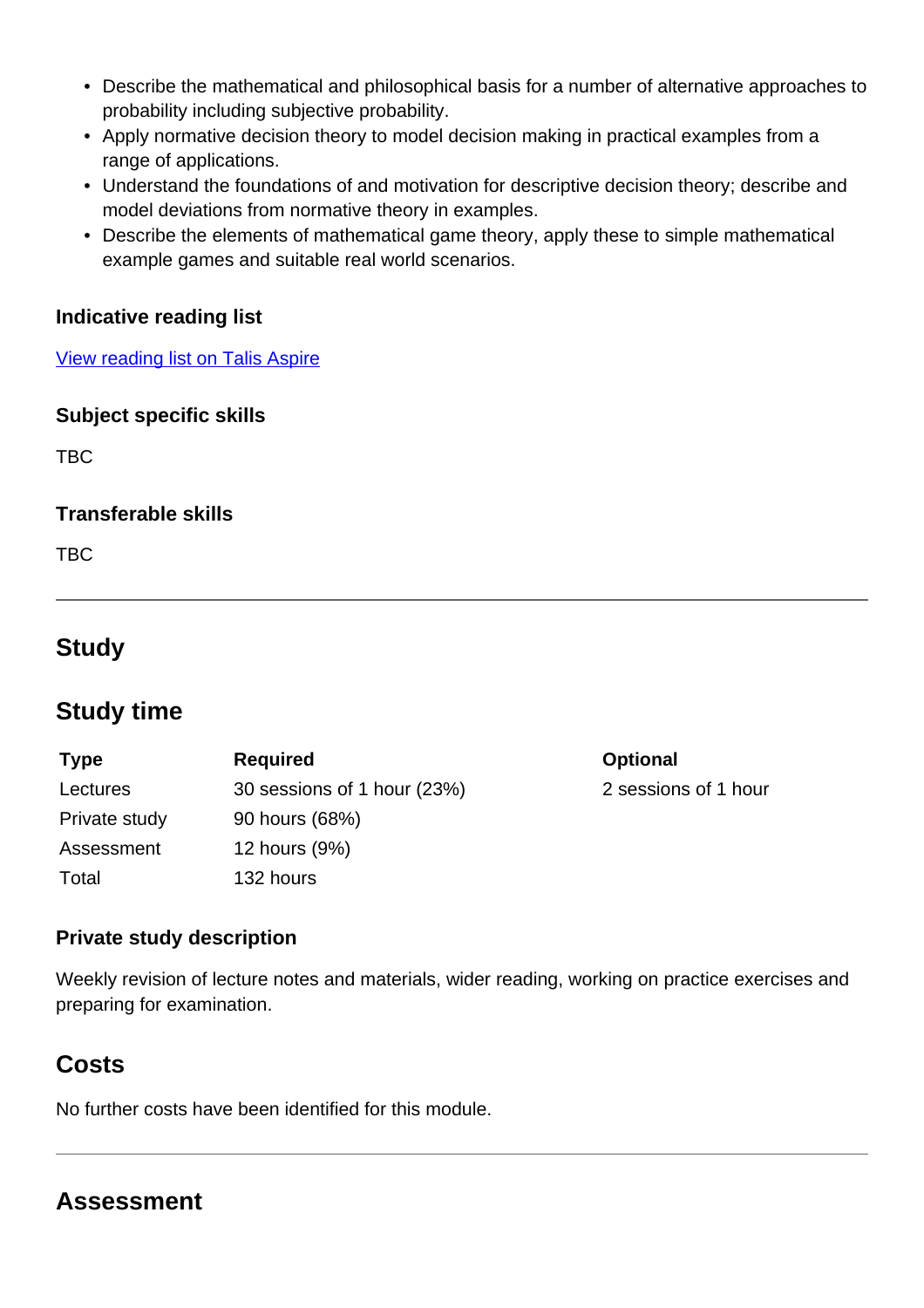You do not need to pass all assessment components to pass the module.

#### **Assessment group D1**

|                                                                                                                                        | Weighting | <b>Study time</b> |
|----------------------------------------------------------------------------------------------------------------------------------------|-----------|-------------------|
| <b>Multiple Choice Quiz 1</b>                                                                                                          | 2%        | 3 hours           |
| A multiple choice quiz which will take place during the term that the module is delivered.                                             |           |                   |
| <b>Multiple Choice Quiz 2</b>                                                                                                          | 3%        | 3 hours           |
| A multiple choice quiz which will take place during the term that the module is delivered.                                             |           |                   |
| <b>Multiple Choice Quiz 3</b>                                                                                                          | 2%        | 3 hours           |
| A multiple choice quiz which will take place during the term that the module is delivered.                                             |           |                   |
| Multiple Choice Quiz 4                                                                                                                 | 3%        | 3 hours           |
| A multiple choice quiz which will take place during the term that the module is delivered.                                             |           |                   |
| On-campus Examination                                                                                                                  | 90%       |                   |
| The examination paper will contain four questions, of which the best marks of THREE questions<br>will be used to calculate your grade. |           |                   |
| ~Platforms - Moodle                                                                                                                    |           |                   |

- Answerbook Pink (12 page)
- Students may use a calculator

#### **Assessment group R1**

|                               | Weighting | <b>Study time</b> |
|-------------------------------|-----------|-------------------|
| On-campus Examination - Resit | 100%      |                   |
|                               |           |                   |

The examination paper will contain four questions, of which the best marks of THREE questions will be used to calculate your grade.

~Platforms - Moodle

• Answerbook Pink (12 page)

## **Feedback on assessment**

Solutions and cohort level feedback will be provided for the examination.

| Past exam papers for ST222 |  |  |  |
|----------------------------|--|--|--|
|                            |  |  |  |